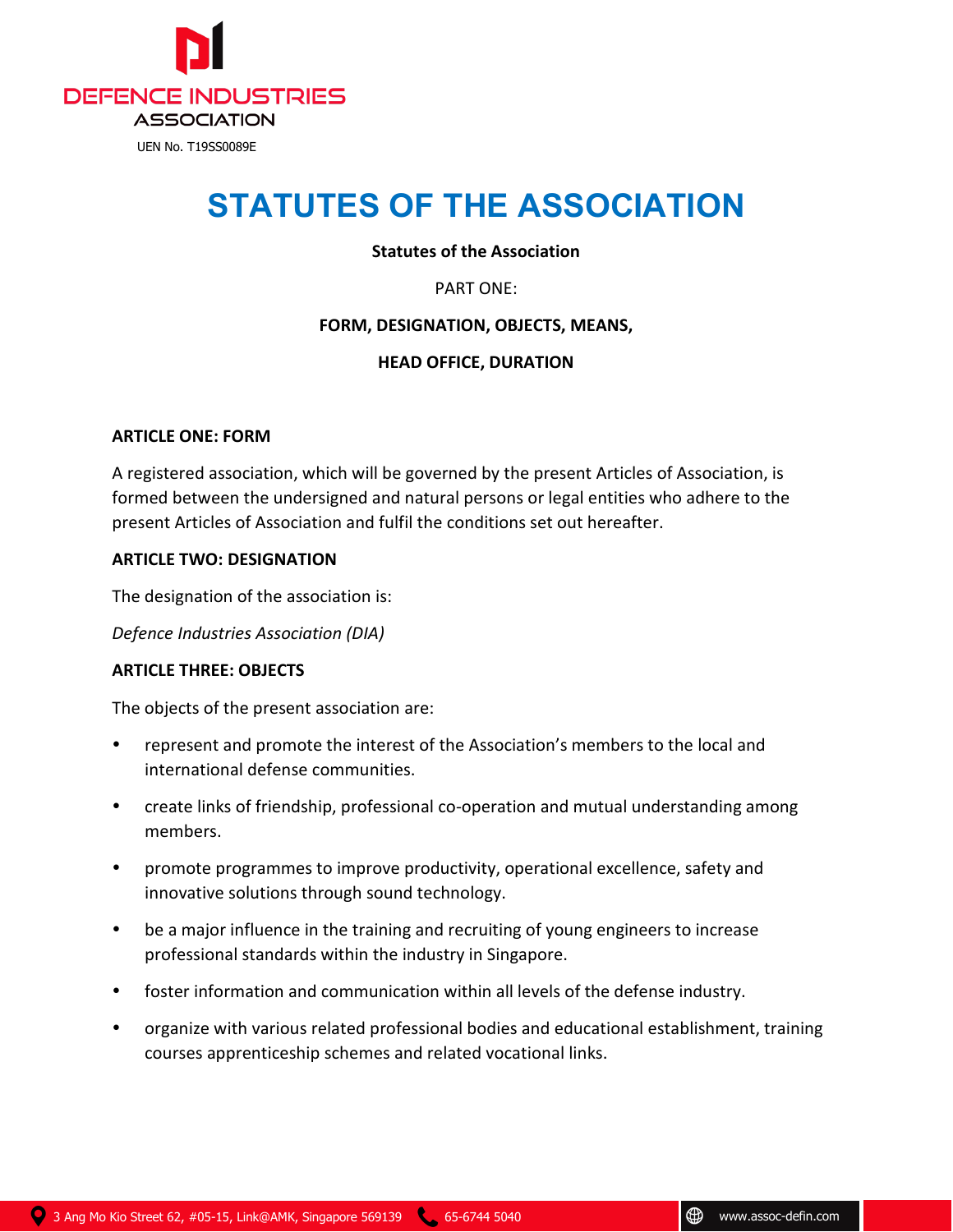

The exercising of any action, if necessary, in a court of law, to ensure the respect of the objectives set out above.

# **ARTICLE FOUR: MEANS**

To realize its objects, the association will, in particular, be able to provide or undertake to organize the following activities:

- To associate natural persons or legal entities with competency in or, in a more general manner, an interest in the field of defense.
- To encourage any form of partnership or of exchange and collaboration in the different fields of defense.
- To promote research, whether fundamental or applied, training or information in the field of defense.
- As a general rule, whether on its own account or for that of a third party, to initiate any operation, including sale of products and of services, which could be directly related to the objects, or likely to facilitate or develop the realization of these.

# **ARTICLE FIVE: REGISTERED HEAD OFFICE**

The registered head office of the association is in Singapore.

This registered head office may be transferred to any other place in the same Country on simple decision of the board of directors. The decision to transfer will be taken in accordance with the conditions providing for the modification of the Articles of Association.

# **ARTICLE SIX: DURATION**

The association is created for an indeterminate duration.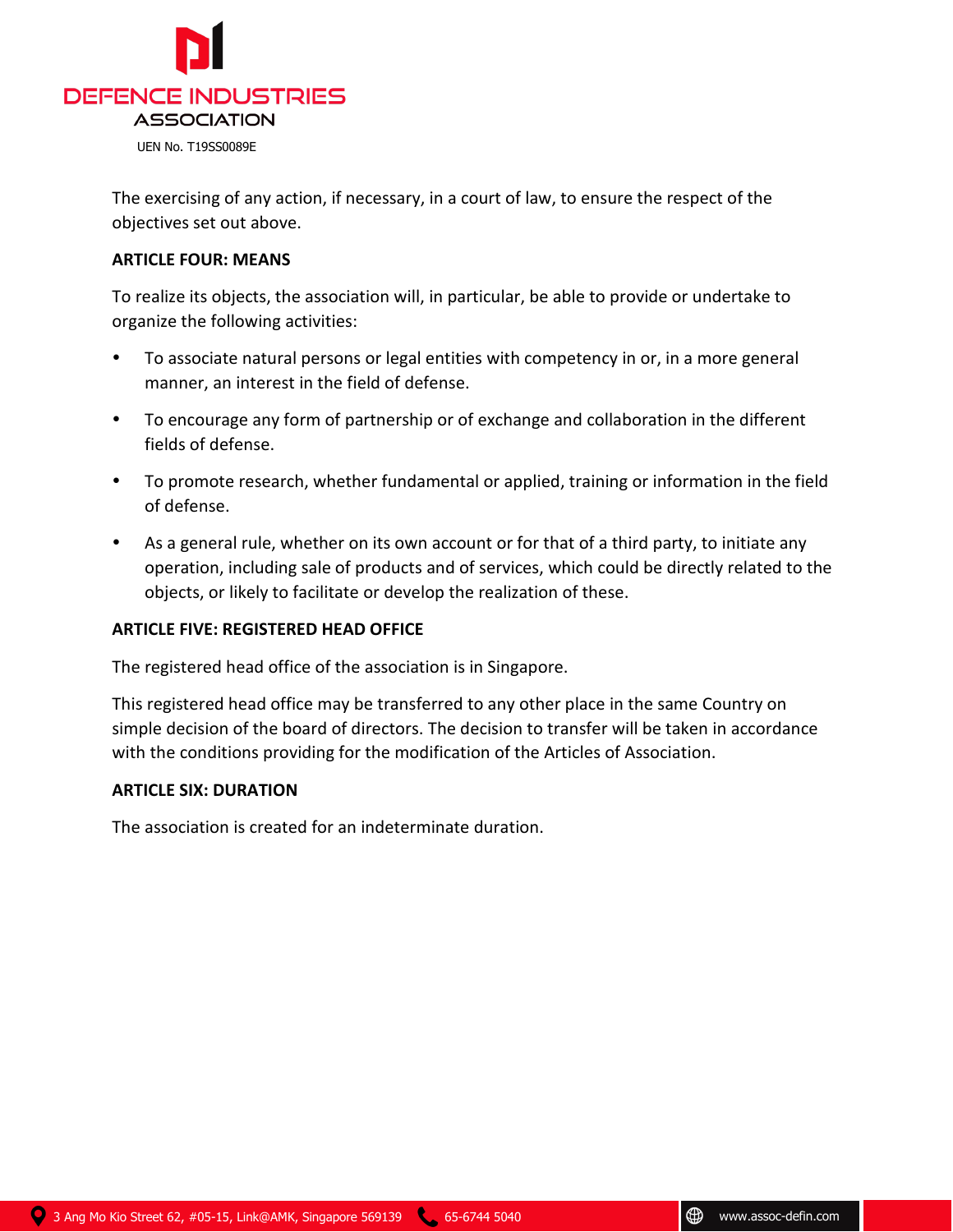

# **PART TWO: FORMATION**

# **ARTICLE SEVEN:**

# **MEMBERS OF THE ASSOCIATION**

The association is made up of Individual members, subscribing members, and honorary members.

- **Individual members** Active Member represent themselves as an individual. An active member can be placed on the Council and play a part in decision making.
- **Subscribing members** Subscribing Members shall have no voting rights and shall not be eligible to hold any Committee Post. This membership is open to local companies who are dealing with manufacture or distribution of defense/marine/offshore/IT/Cybersecurity products. They pay to the association the subscription provided for by the present Articles of Association.
- **Honorary members** Any member or person who has rendered distinguished services to the Association, may be conferred Honorary Membership at a General Meeting, upon a proposal by the Committee. An Honorary member has no voting rights and shall not be eligible to hold any Committee post. Furthermore, honorary members are exempt from paying the subscription provided for by the present Articles of Association.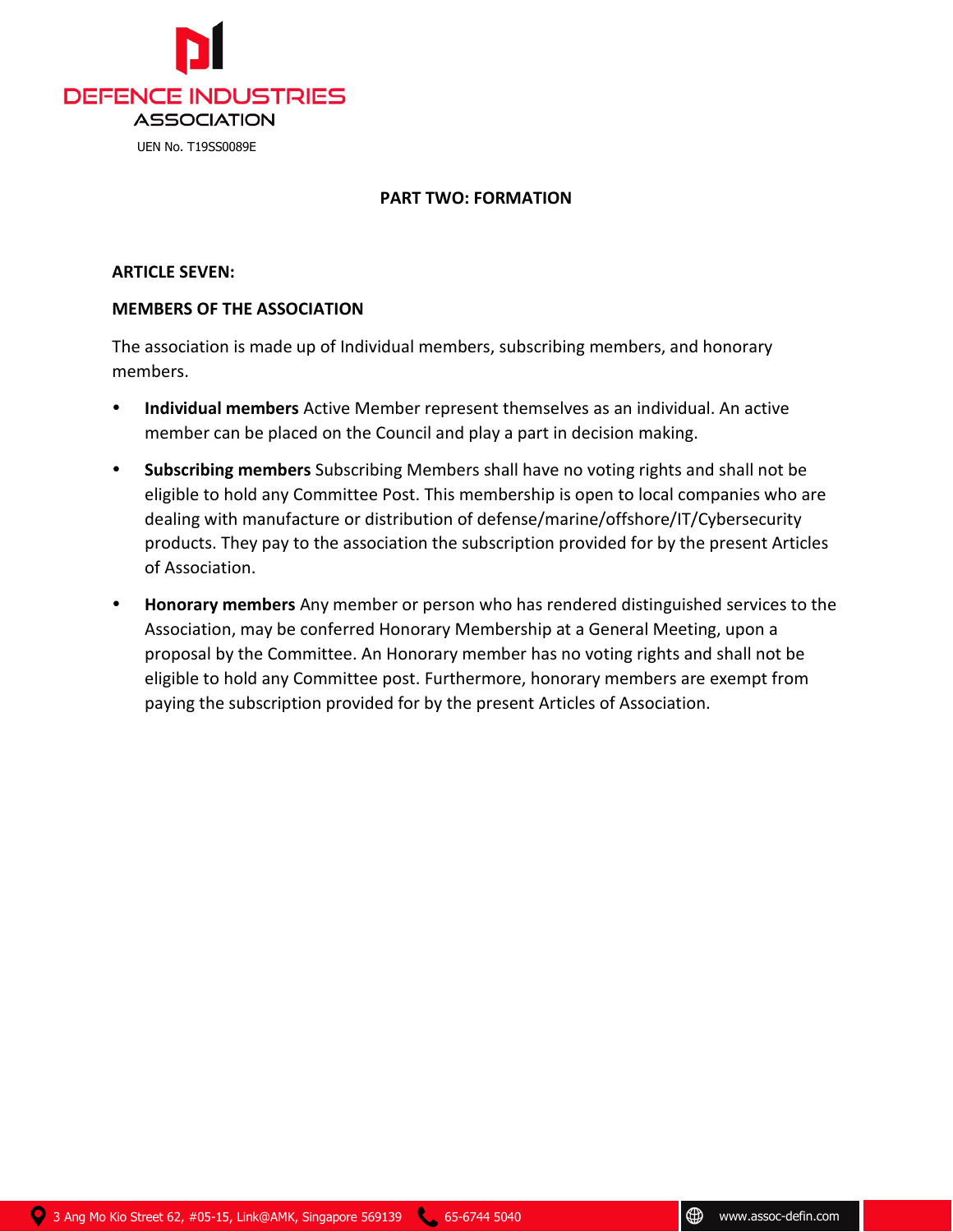

# **ARTICLE EIGHT:**

# **CONDITIONS OF ADMISSION OF NEW MEMBERS**

For admission as an individual member, the following conditions must be met:

- Agree with the aims of the Association.
- This Membership is open to all individual above the age of 18 years old.
- There will be no discrimination with regards to race, sex or creed.
- A new individual member must be proposed by an existing member.
- Every application for election as an individual member shall be made on the prescribed form to be provided for the purpose.

For admission as a subscribing member, the following conditions must be met:

- Agree with the aims of the Association.
- This membership is open to local companies who are dealing with manufacture or distribution of defense/marine/offshore/IT/Cybersecurity products.
- Applications shall be made on the prescribed form to be provided for the purpose.

For admission as an honorary member, the following conditions must be met:

has rendered distinguished services to the Association.

The Committee will consider all applications for election and shall decide which applications are to be admitted to the Association. No reason shall be given for rejection of any application. The board's decisions on the subject are final.

In any case, at the annual general meeting, the board of directors informs members of memberships accepted during the past year.

# **ARTICLE NINE: LOSS OF MEMBERSHIP**

Membership is lost:

- Through death of a natural person or dissolution of a legal entity for whatever reason.
- Through resignation. Any member of the association has the right to resign; to that effect, the interested party should notify the President of his decision, giving at least one month's notice, by registered letter with acknowledgement of receipt.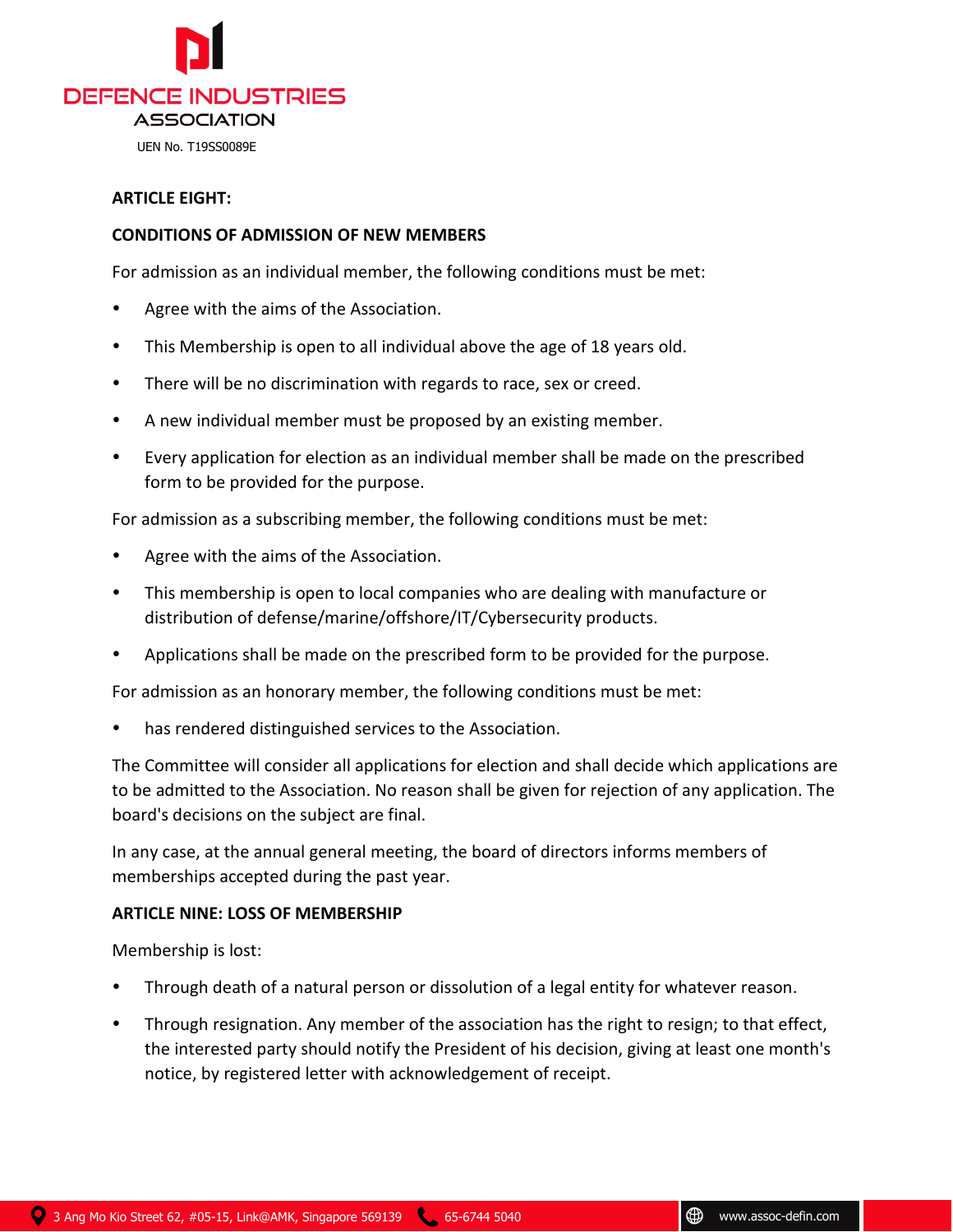

- Through exclusion pronounced by the board of directors for non-payment of the membership fee, infringement of the present Articles of Association, or the possible internal rules and regulations, or on serious grounds. The interested party will have been invited, beforehand, to appear before the Committee to give an explanation.
- Through loss of one the conditions of admission.

# **ARTICLE TEN: LIABILITY**

No member of the association, even those involved in its administration, is personally liable for the commitments entered into by the said association; only the assets of the association are answerable.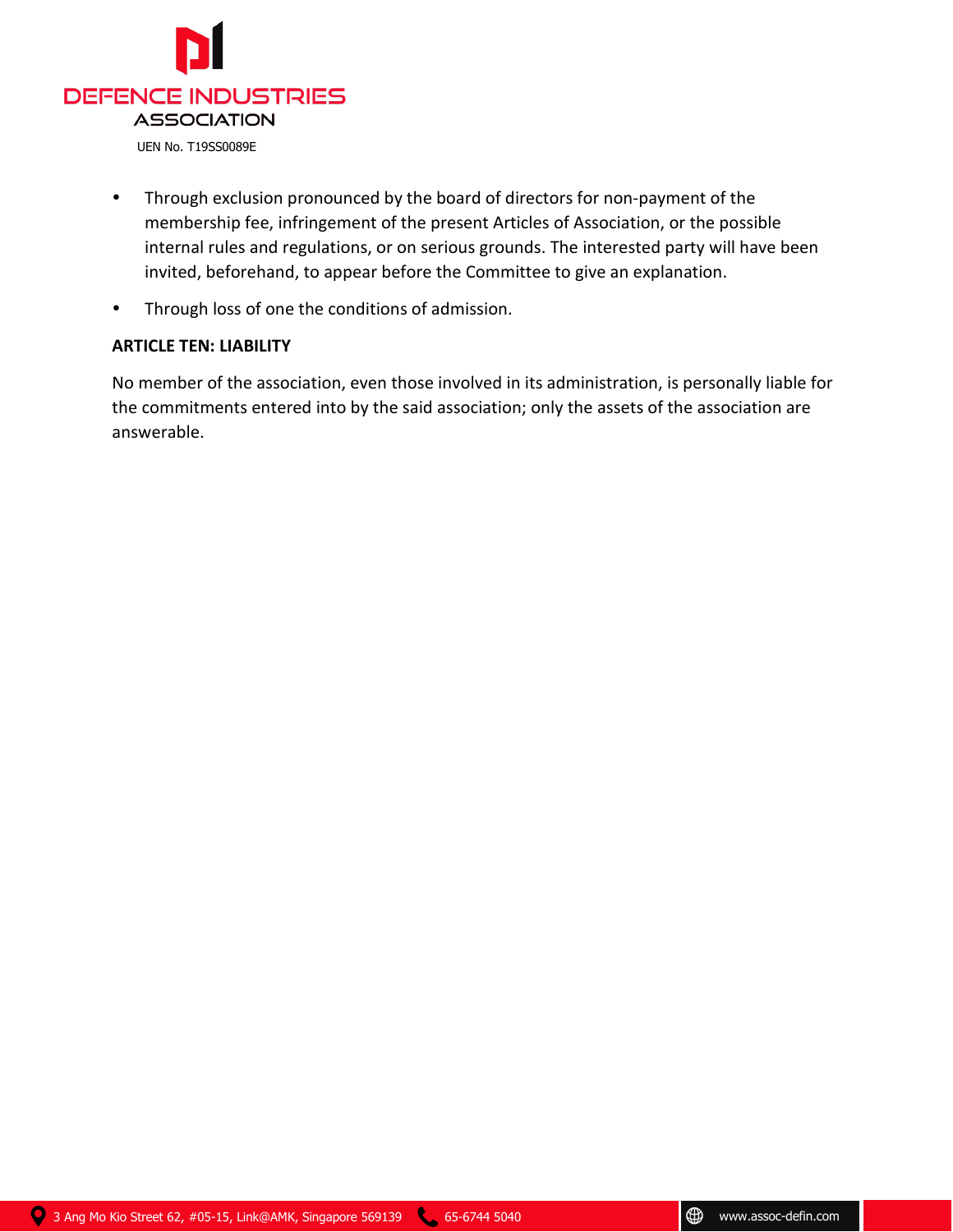

# **PART THREE: RESOURCES**

# **ARTICLE ELEVEN: RESOURCES**

The association's resources consist of:

- Subscriptions paid by active and associate members; the amount of this subscription is fixed by the annual general meeting, on the board of directors' proposal. The subscription is payable by each member every year, during the first month of the new yearly period.
- Contributions of any kind or sum, paid by members.
- Grants from the government, or from any public or private establishment.
- Sums received in return for services or sales of products realized by the association.
- Products and income from possessions of value belonging to the association.
- Any other legally authorized resources.

# **PART FOUR: ADMINISTRATION AND OPERATION**

# **ARTICLE TWELVE: GENERAL MEETINGS**

The general meeting is the association's supreme organ; its decisions, taken regularly, are binding on dissidents and absentees who have not sought representation. It consists of all the members of the association.

Members are invited to attend a general meeting at least once a year and, as a general rule, each time that the interests of the association call for such a meeting.

The meeting is called on the President's initiative. However, the board of directors can, on majority of its members, decide to call a meeting; in the same way, the meeting can be regularly called, following formal request coming from at least 25% of the active members of the association.

Written notification to attend, accompanied by the agenda, is sent to every member, at least 30 days before the meeting. Any useful information concerning the general meeting thus called will be held at the disposal of each member at the head office of the association.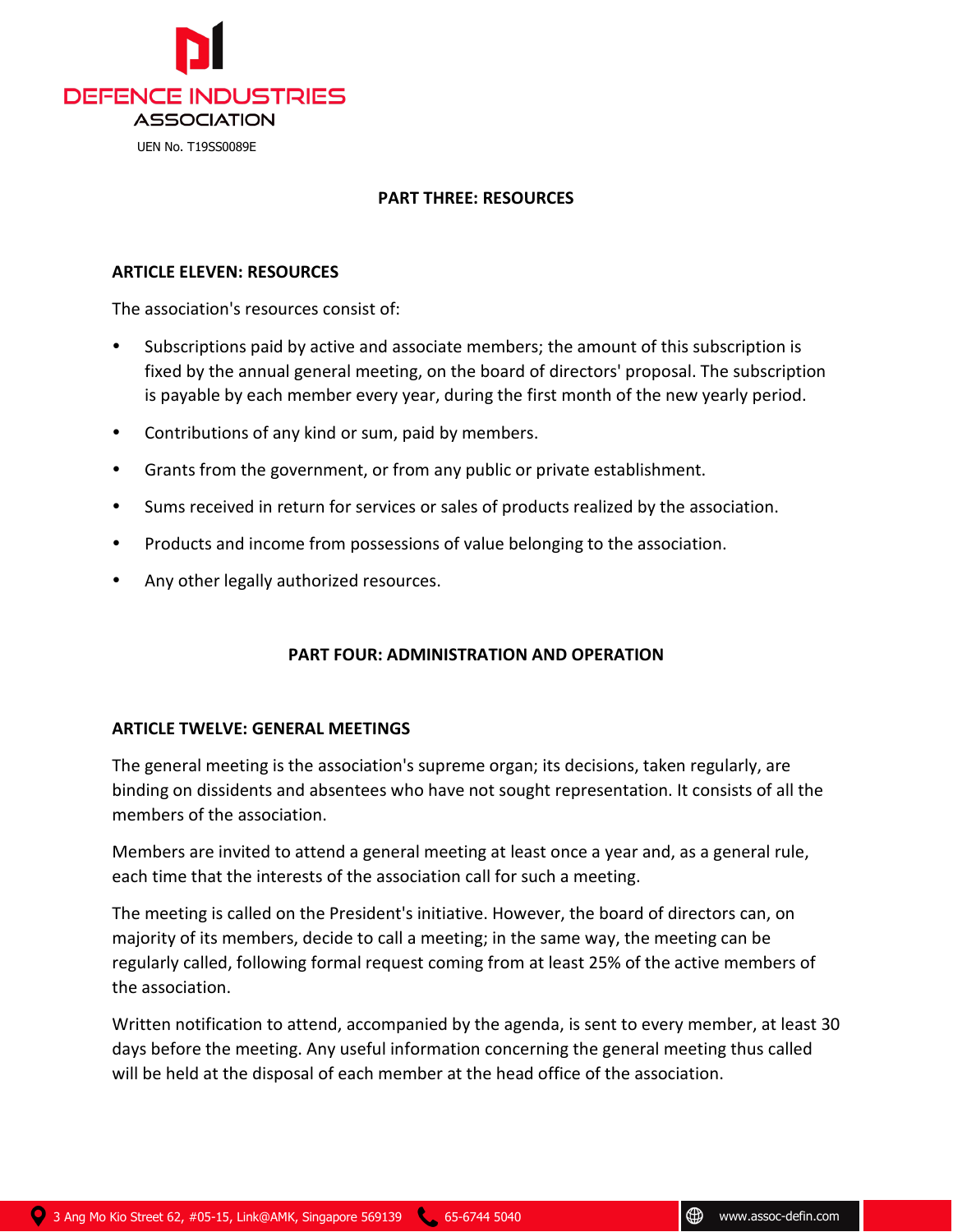

Each active member only has one sole vote. Every active member can be represented by another active member, in the knowledge that one member cannot be proxy to more than two members.

Associate and honorary members do not have voting rights and cannot represent an active member at the general meeting.

# **ARTICLE THIRTEEN:**

#### **ORDINARY GENERAL MEETING**

#### Competence of the ordinary general meeting:

The ordinary general meeting determines the association's general policy within the limits of its objects and of its Articles of Association.

It hears the reports on the management by the committee and on the financial and moral status of the association.

It approves the accounts of the past financial year, fixes the sum of the yearly subscription fee on the board of directors' proposal and votes the budget of the financial year.

During this meeting, the place of the meeting which is to close the following financial year is also decided.

It approves the possible internal rules and regulations proposed by the board of directors.

As a general rule, it takes a stand on every problem which does not, statutory, come within the competence of an extraordinary general meeting.

#### Rules of quorum and majority

The ordinary general meeting will only be able to deliberate legitimately if at least 20% of the active members having paid the membership fee are present or are represented.

The deliberations of the ordinary general meeting are adopted in a first ballot by absolute majority of the members who are present or are represented. In the event of this majority not being reached, the deliberation will be adopted in a second ballot by relative majority of valid votes of the members who are present or are represented. In the event of votes being equal, the President has the casting vote.

Votes are cast by a show of hands, unless at least a quarter of the members who are present or are represented demand a secret ballot.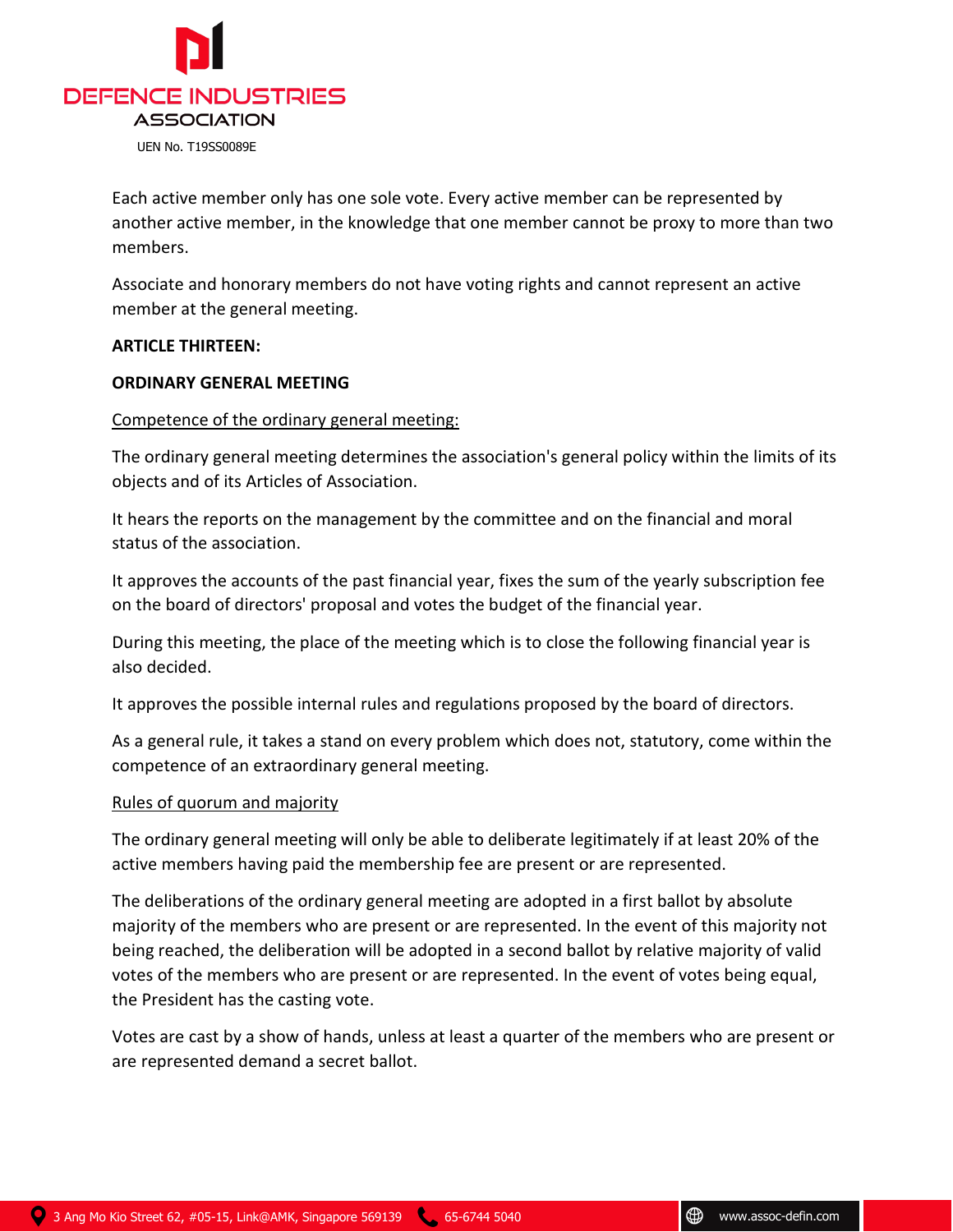

Voting by mail is possible when decided by the board for active members not being present or represented at the general meeting concerning all decisions announced in the invitation to the meeting, using the voting material attached to the invitation and following the outlined procedure. Votes by mail must have arrived at the association's office named in the invitation two weeks prior to the general meeting.

# **ARTICLE FOURTEEN:**

#### **EXTRAORDINARY GENERAL MEETINGS**

#### Competence of the extraordinary general meeting

The extraordinary general meeting gives a ruling on any question which comes under its competence alone, that is, in particular, modifications to be made to the present Articles of Association, early dissolution or merging with any association.

#### Rules of quorum and majority

The extraordinary general meeting will only be able to deliberate legitimately if at least 20% of the active members having paid the membership fee are present or are represented.

Deliberations are adopted on the majority of two thirds of the members who are present or are represented.

Votes are cast by a show of hands, unless at least a quarter of the members who are present or are represented demand a secret ballot.

Voting by mail is possible when decided by the board for active members not being present or represented at the general meeting concerning all decisions announced in the invitation to the meeting, using the voting material attached to the invitation and following the outlined procedure. Votes by mail must have arrived at the association's office named in the invitation two weeks prior to the general meeting.

# **ARTICLE FIFTEEN: BOARD OF DIRECTORS**

#### Formation

The association is run by a board of directors made up of 15 members elected for year by the ordinary general meeting. Members' posts are not remunerated, however, members will be able to obtain reimbursement, on presentation of receipts, for expenses and disbursements incurred through fulfilment of their mandate.

Every year, renewal of a third of the board will take place during the ordinary general meeting instructed to give a ruling on the accounts of the last financial year.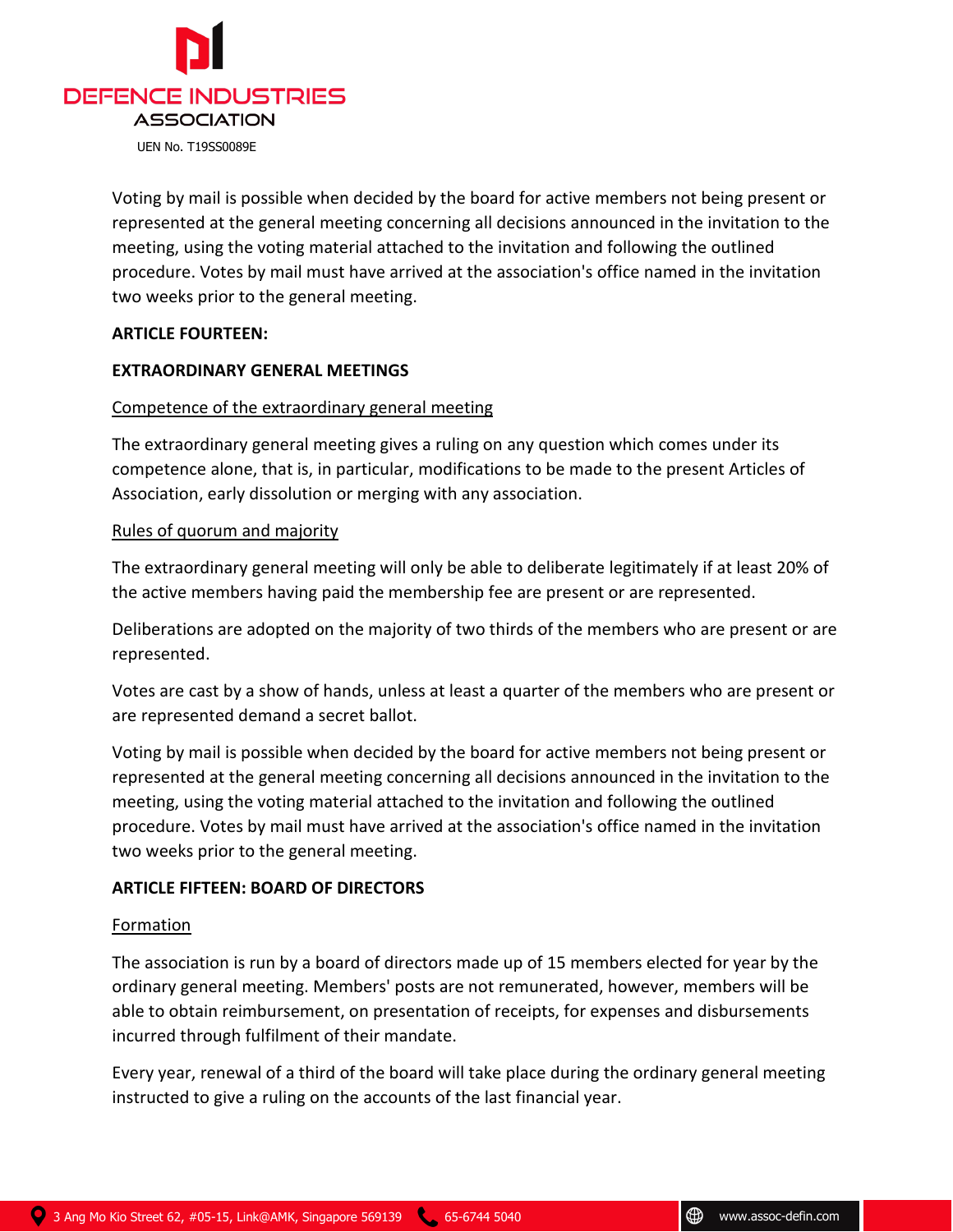

The members of the board of directors are elected by list system. The lists, comprising a maximum of five candidate representatives, are to be sent to the President at least two months before the ballot and will be appended to the written notification to attend the general meeting.

The list who has obtained the largest number of votes is elected.

Members are re-eligible.

Only individual members, with the exclusion of subscribing and honorary members, can be appointed members of the board of directors.

Any member of the board of directors can resign, on condition that he notifies the President of his decision, giving three months' notice, by registered letter with acknowledgement of receipt.

In the event of a post being vacant, the board of directors temporarily provides for the replacement of its members; permanent replacement is conducted at the next general meeting, but powers of members elected in this way come to an end at the time when the mandate of the replaced member would normally have expired.

# Competence of the board of directors

The board of directors ensures that the general meeting's decisions are executed and it is invested with the most extensive powers to carry out or authorize any actions which are not exclusively the reserve of the general meeting and which are in compliance with the association's objects.

Within this framework, the board of directors has, notably, the power to transfer the registered head office of the association to any other location within the same State, to approve new members and, if necessary, to pronounce exclusions.

# The board of directors' meetings

The board of directors meets each time that the interests of the association require such a meeting and at least once a year.

The meeting is called on the President's initiative; however, the board of directors can also meet on formal request coming from at least one third of its members.

The board of directors can invite to its meetings, in a consultative capacity, any members of the association whose professional competency would be useful to the object of its work and can form, with or without their aid, any fact-finding committee for a specific object.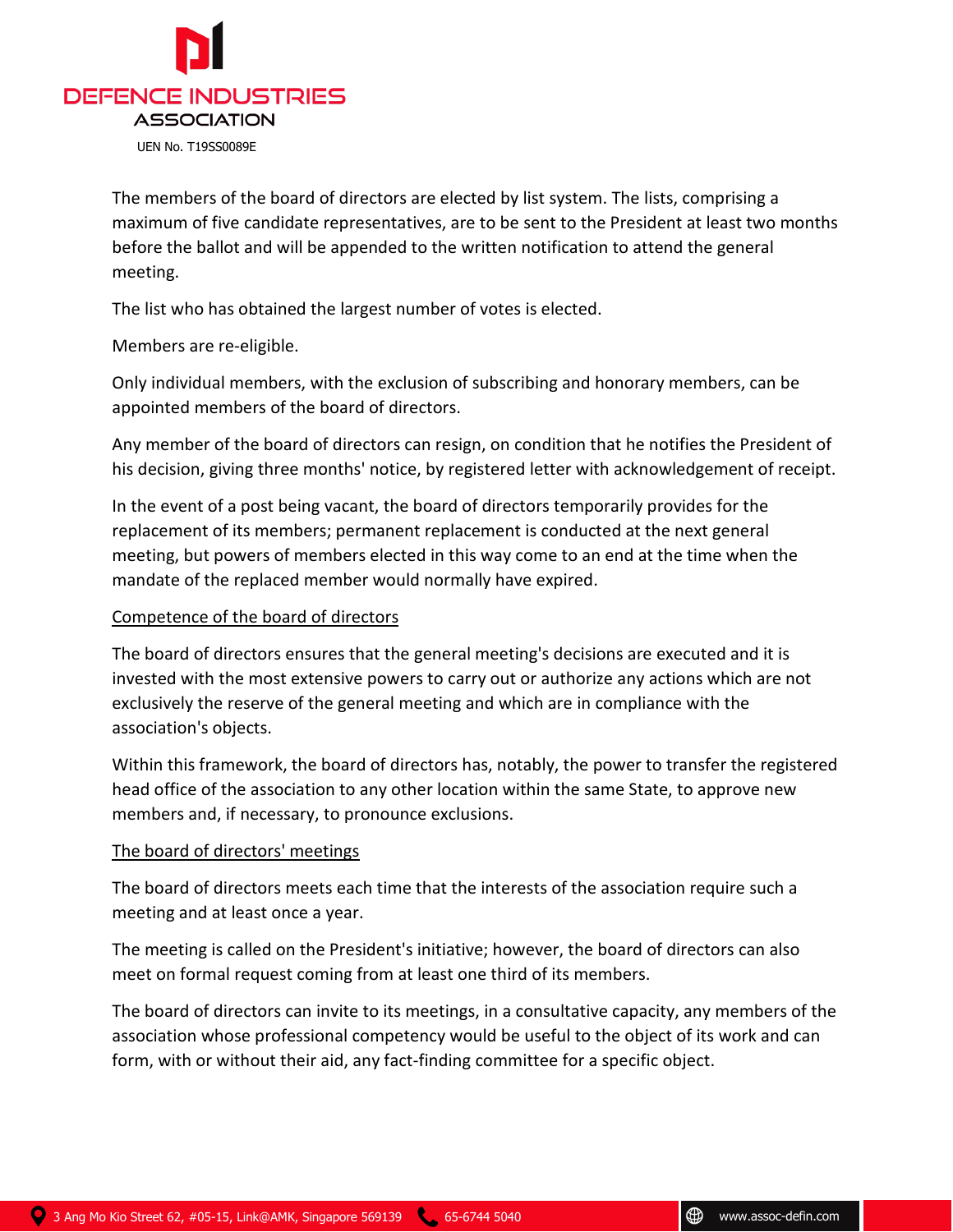

It can also invite, in a consultative capacity, any outside personality whose technical competency justifies this invitation.

#### Rules of quorum and majority

For deliberations to be legitimate, at least half of the members must be present or be represented, in the knowledge that one officer cannot be proxy to more than one member.

The board of directors' decisions are adopted by simple majority. In the event of votes being equal, the President has the casting vote.

# **ARTICLE SIXTEEN: COMMITTEE**

Within the board, the board of directors chooses a committee made up of:

- A President
- Two Vice-Presidents
- A General Secretary
- A Treasurer

The officers of the committee are elected for a one year period which is renewable.

The mandate of an officer automatically ends when he / she leaves the board.

# The President

Supported by the Vice-Presidents, he/she is responsible for:

- Ensuring that the decisions taken by the board of directors and by the general meeting are executed.
- Representing the association in every act of civil life; in this respect, he is invested with the most extensive powers; in particular, he has authority to go to court in the interests of the association, under the board of director's supervision, a priori, or posteriori in the event of an emergency.
- Calling general meetings or meetings of the board of directors or the committee.
- Chairing these bodies.

In the event of absence, illness, or death, he is replaced in the exercise of all his powers by the first Vice-President.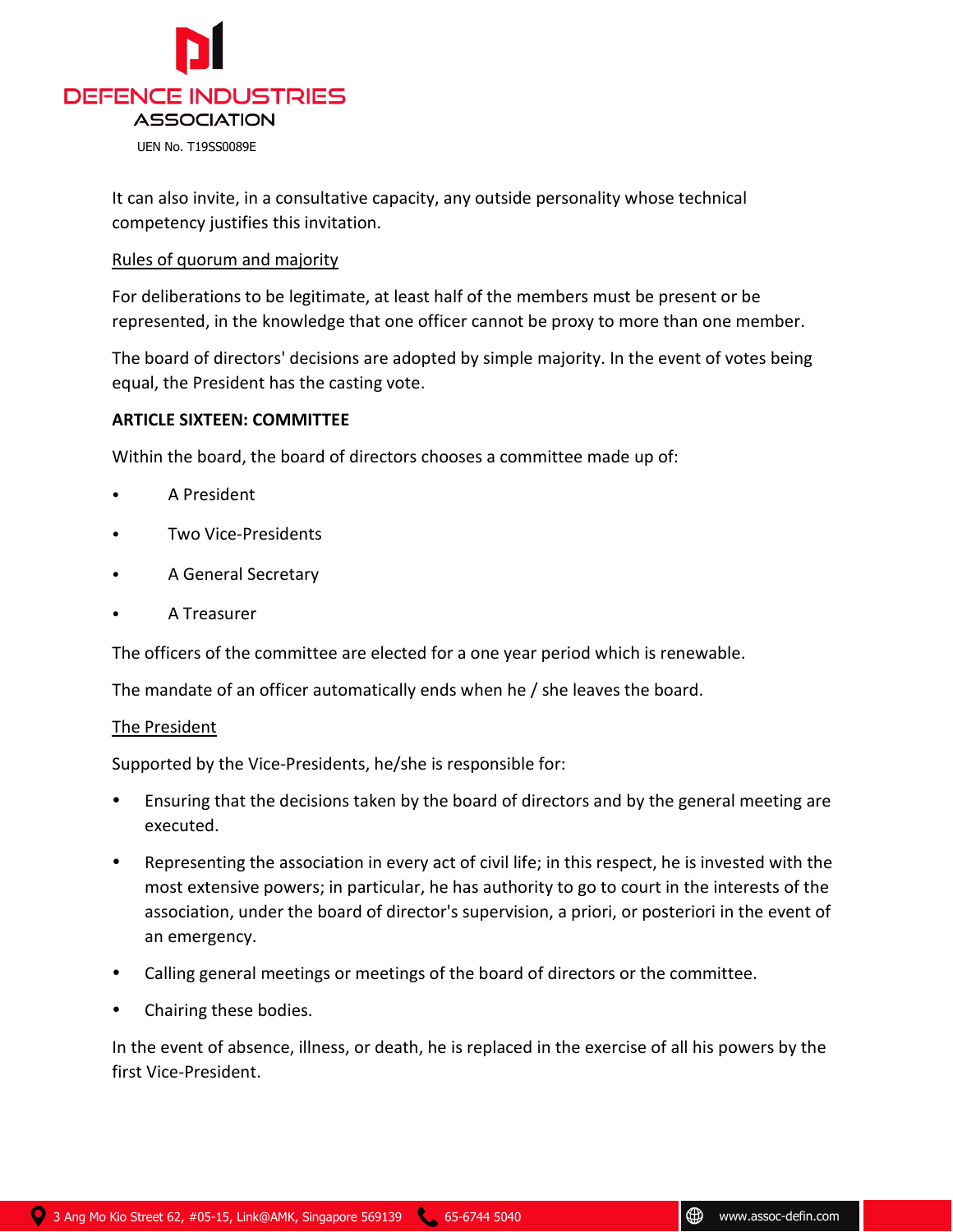

# The General Secretary

He/She is responsible for everything concerning correspondence and the archives.

He draws up the minutes of meetings or general meetings, and in general, any written documents concerning the operating of the association, with the exception of those concerning the accounts.

He holds the special register in which the aforementioned minutes are kept.

# The Treasurer

The treasurer is responsible for everything concerning the management of the association's assets.

He makes any payments decided and authorized by the general meeting or the board of directors.

He/She receives, under supervision of the President, all sums owing to the association. He can only dispose of assets forming the legal reserves on authorization from the board of directors.

He keeps regular accounts of all the operations that he performs and gives an account of these at the annual general meeting, which, if necessary, approves his management.

# **ARTICLE SEVENTEEN:**

# **INTERNAL RULES AND REGULATIONS**

Internal rules and regulations can be laid down by the board of directors, which then has them approved by the ordinary general meeting.

These internal rules and regulations are destined to determine the various points not provided for by the Articles of Association, in particular, those related to the internal administration and operating of the association.

All categories of members will abide by these internal rules and regulations, which will be able to be modified by the ordinary general meeting on the board of directors' proposal.

# **ARTICLE NINETEEN: LIQUIDATION**

Liquidation of the association will be carried out according to the rules in force in the State in which the registered head office of the association is situated.